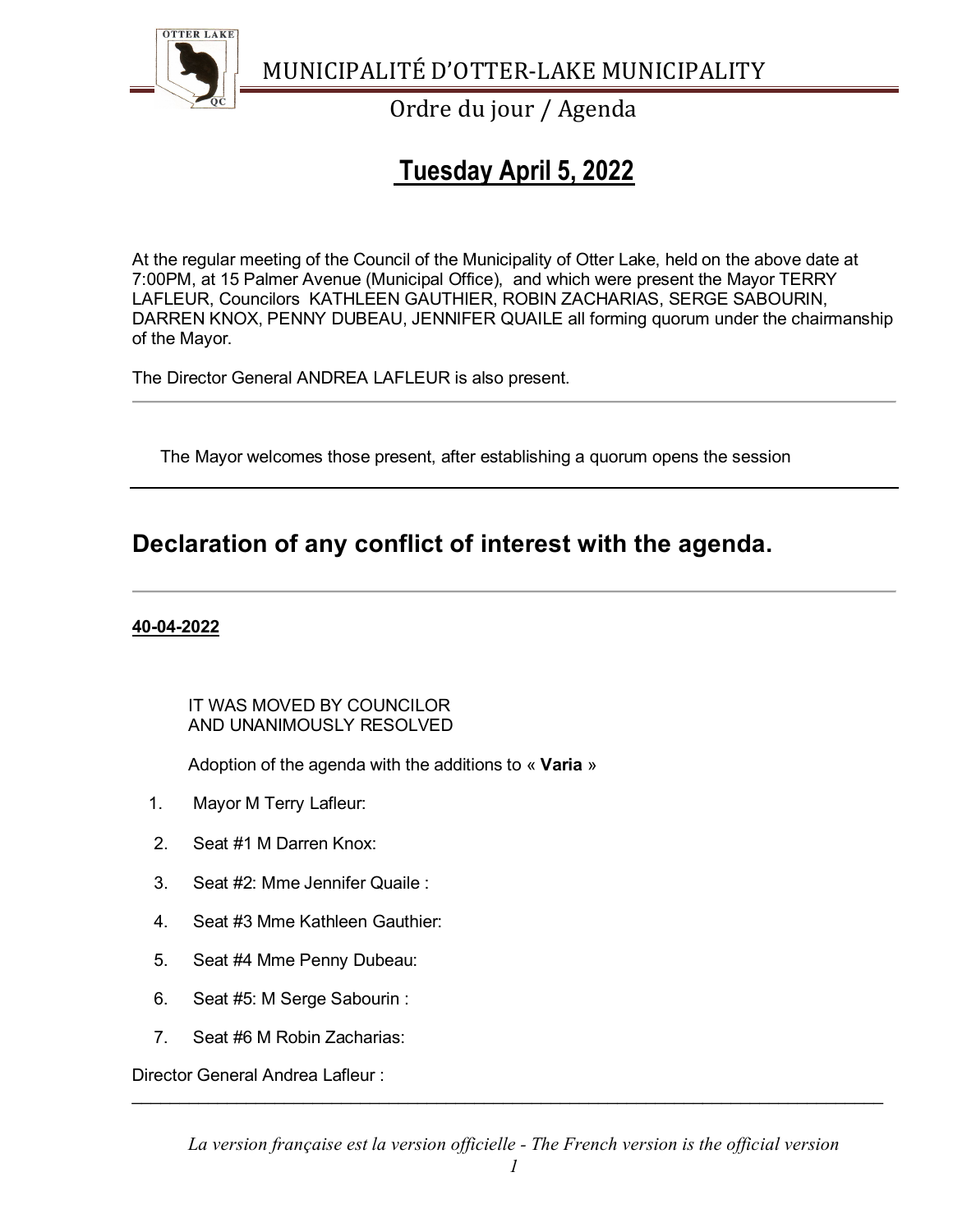### Ordre du jour / Agenda

#### IT WAS MOVED BY COUNCILOR AND UNANIMOUSLY RESOLVED

**THAT** the Minutes of the regular council meeting March 1st, 2022 be accepted as written.

Carried

#### IT WAS MOVED BY COUNCILOR AND UNANIMOUSLY RESOLVED

**THAT** the Municipality of Otter Lake makes a donation of \$9,500.00 to the Otter Lake Firemen's Association for 2022.

**Carried Carried Carried Carried Carried Carried Carried Carried Carried Carried Carried Carried Carried Carried Carried Carried Carried Carried Carried Carried Carried Carried Carried Carried Carried Carried Carried Carri** 

IT WAS MOVED BY COUNCILOR AND UNANIMOUSLY RESOLVED

**THAT** the Municipality of Otter Lake gives the Otter Lake RA Committee a contribution of \$\_\_\_\_\_\_\_\_ to help the committee restart activities after 2 years of being unable to do so because of COVID-19.

Carried

### **Major road improvements – MTQ announcement**

**WHEREAS** the MTQ made an announcement in 2017 promising the asphalting of Highway 301 between Highway 366 and Stephens road;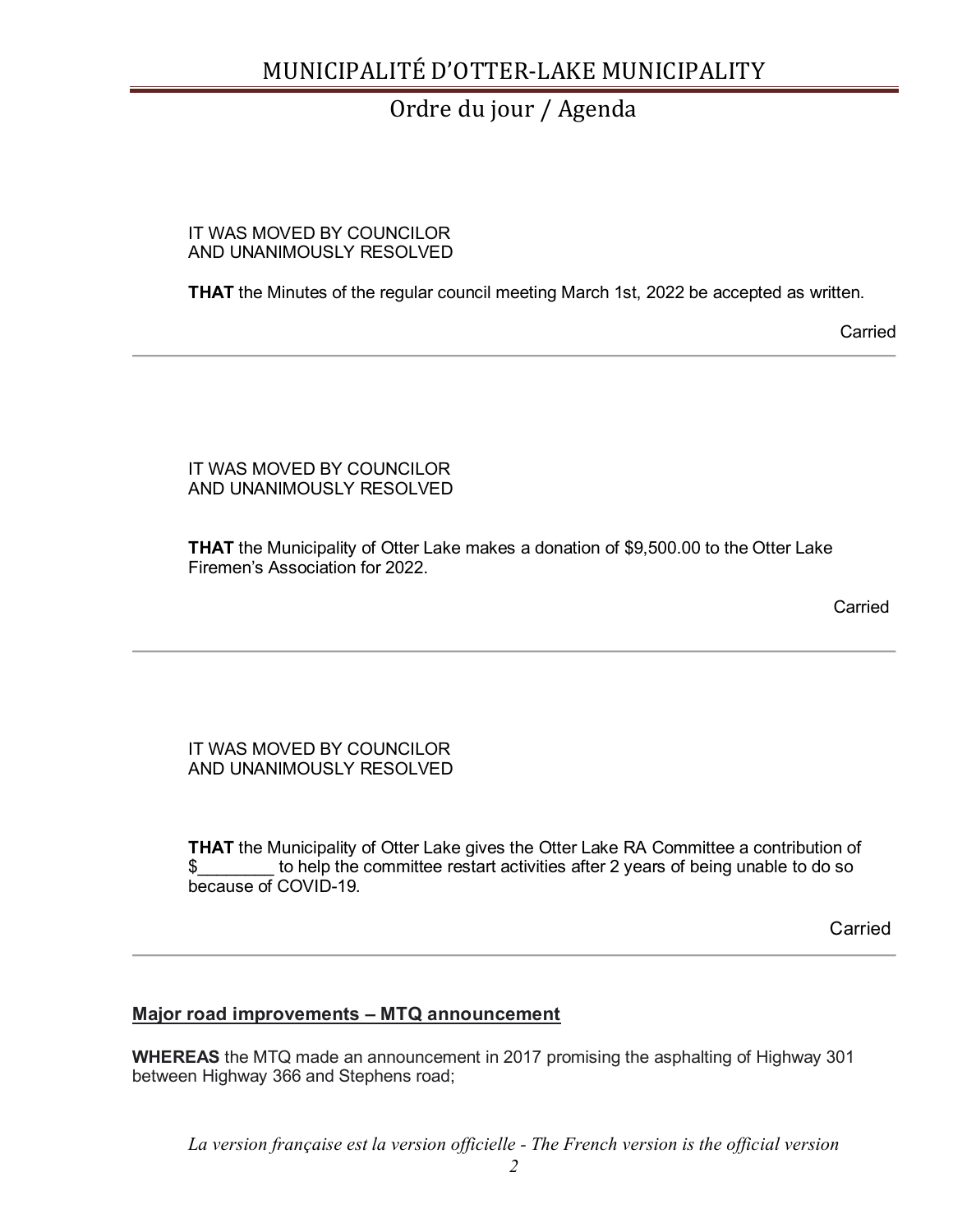### Ordre du jour / Agenda

**WHEREAS** the Municipality has received several complaints from citizens about the condition of this section of Highway 301;

**WHEREAS** the MTQ has delayed the work for many years now;

**CONSEQUENTLY**, it is moved by \_\_\_\_\_\_\_\_\_\_\_\_\_\_\_\_\_\_\_ and resolved that the Municipality express its disappointment that the section of Highway 301 between HWY 366 and Stephens road, on their territory, continue to be neglected and remind the MTQ that the current state of disrepair is a significant problem for public safety: in particular due to the poor state of the asphalt and to send this resolution to the MNA for Pontiac André Fortin, to the Minister of Transport François Bonnardel and to the MNA responsible for Outaouais Mathieu Lacombe.

**Carried Carried Carried Carried Carried Carried Carried Carried Carried Carried Carried Carried Carried Carried Carried Carried Carried Carried Carried Carried Carried Carried Carried Carried Carried Carried Carried Carri** 

**ATTENDU QUE** M. Doug Gauthier a approché le conseil au sujet des enjeux découlant de la

**WHEREAS** Mr. Doug Gauthier approached council about issues arising after the cadastral reform that resulted in sections of road being taken out of his name and put into the Municipality of Otter Lakes name;

**WHEREAS** the situation is causing problems for Mr. Gauthier as he develops and sells property along said road;

**WHEREAS** Mr. Gauthier met with the municipal council to discuss the situation and possible solutions;

IT WAS MOVED BY COUNCILOR AND UNANIMOUSLY RESOLVED

**THAT** the Municipality of Otter Lake agrees to sell for the sum of \$1 lot numbers: 5515907, 5636877, 5636878, 5636879 and 5633925 to Mr. Doug Gauthier, with the following conditions:

- 1. Access via the lots sold (described by cadastral number) shall continue unimpeded in perpetuity to any lot granted with such right of access;
- 2. Lots 5515907, 5636878, 5636879, 5636925, shall be transferred immediately to the owners of the respecting adjoining lots.
- 3. Mr. Doug Gauthier agrees to assume all legal fees related to the sale, there will be no cost to the municipality.

**Carried Carried Carried Carried Carried Carried Carried Carried Carried Carried Carried Carried Carried Carried Carried Carried Carried Carried Carried Carried Carried Carried Carried Carried Carried Carried Carried Carri** 

IT WAS MOVED BY COUNCILOR AND UNANIMOUSLY RESOLVED

**THAT** the Municipality of Otter Lake signs the agreement with Hydro Quebec (DCL-22947108) to relocate the hydro pole located at the corner of Blaskie and Picanoc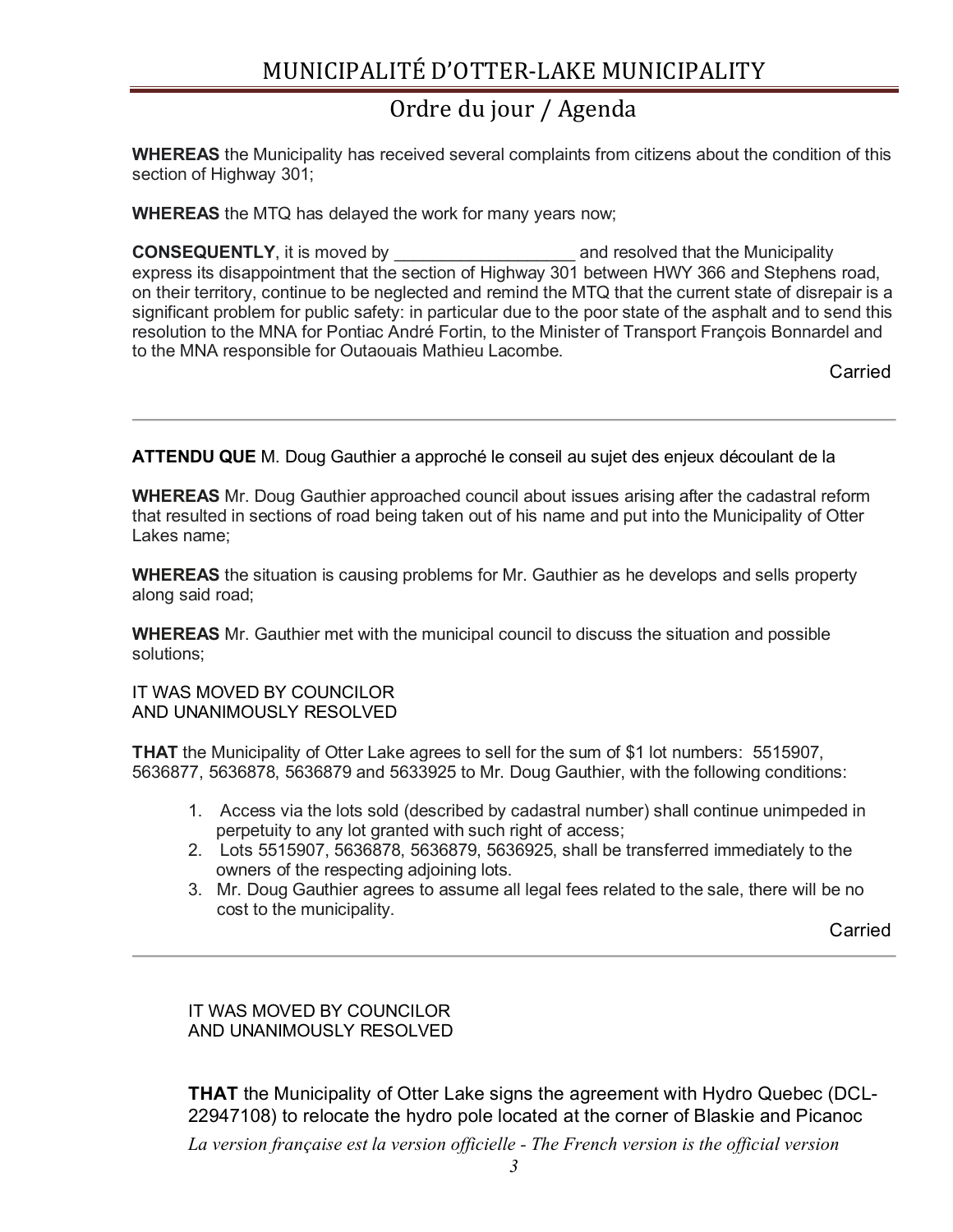### Ordre du jour / Agenda

road which currently poses a public security issue due to its proximity to the our municipal road. The cost of the project is not to exceed \$1,700.00.

**Carried** Carried **Carried** 

#### IT WAS MOVED BY COUNCILOR AND UNANIMOUSLY RESOLVED

**THAT** the Municipality of Otter Lake approves Terry Richard Construction's quote to provide and install a composting toilet and build a washroom in the new building at the transfer site. Cost is \$3,500.00 plus tax.

**Carried** Carried Communication of the Carried Carried Carried Carried Communication of the Carried Carried Carried

IT WAS MOVED BY COUNCILOR AND UNANIMOUSLY RESOLVED

**THAT** the Municipality of Otter Lake gives Andrea Lafleur the authorization to put an ad in the Pontiac Journals 2022 Cottage Living Magazine. The cost of the ad for ¼ page ad is \$420.

**Carried** Carried Communication of the Carried Carried Carried Carried Carried Carried Carried Carried Carried Carried Carried Carried Carried Carried Carried Carried Carried Carried Carried Carried Carried Carried Carried

#### **PROFESSIONAL SERVICES OF A GROUP INSURANCE CONSULTANT FOR MUNICIPALITIES AND ORGANIZATIONS, AS PART OF A UMQ GROUP PURCHASE**

**WHEREAS** the Municipality of Otter Lake has received a proposal from the Union of Quebec Municipalities (UMQ) to form, in its name and on behalf of several other municipalities (or MRC or intermunicipal board) interested, a group to retain the professional services of a group insurance consultant for municipalities and organizations, as part of a group purchase from the UMQ

**WHEREAS** sections 29.9.1 of the Cities and Towns Act and 14.7.1 of the Municipal Code allow a municipality to enter into such an agreement with the UMQ;

**WHEREAS** the Municipality of Otter Lake wishes to join this group;

**WHEREAS** in accordance with the law, the UMQ will proceed with a public call for tenders to award the contract;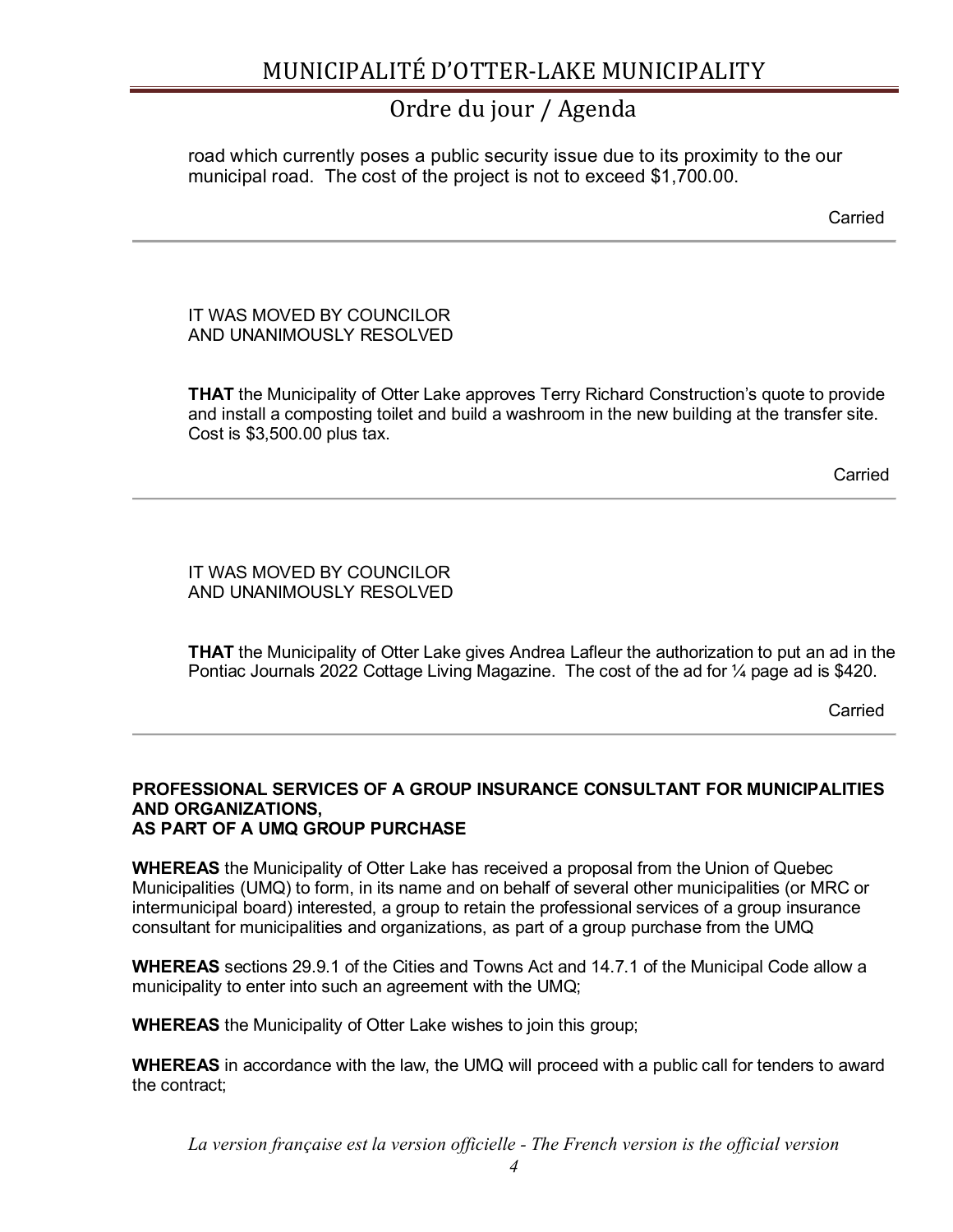## Ordre du jour / Agenda

**WHEREAS** said contractual process is subject to "Regulation number 26 on the contractual management of the UMQ for its grouping agreements" adopted by the Board of Directors of the UMQ;

**WHEREAS** the UMQ launched this call for tenders in March 2022

IT IS PROPOSED BY COUNCILOR AND UNANIMOUSLY RESOLVED

**THAT** the Municipality of Otter Lake confirms its membership in the UMQ group to retain the professional services of a consultant in group insurance for municipalities and organizations, within the framework of a grouped purchase and entrusts to the UMQ the process leading to the awarding of the contract;

**THAT** the contract awarded will be for a period of one year, renewable from year to year for a maximum period of five years;

**THAT** the Municipality of Otter Lake undertakes to provide the UMQ, within the set deadlines, with the information necessary for the call for tenders;

**THAT** the Municipality of Otter Lake undertakes to respect the terms and conditions of said contract as if it had contracted directly with the supplier to whom the contract will be awarded;

**THAT** the Municipality of Otter Lake undertakes to pay the UMQ a management fee of 1.15% of the total premiums paid by the municipality;

Carried

IT WAS MOVED BY COUNCILOR AND UNANIMOUSLY RESOLVED

**THAT** the Municipality of Otter Lake purchases a 2016 Zodiac boat and trailer with a 25 horsepower Evinrude motor from Catherine and André Bossel for the Fire Department water rescue team. Cost \$8000, boat was budgeted for in the 2022 Budget.

Adopté / Carried

### **RÉSOLUTION N<sup>o</sup> : \_\_\_\_\_\_\_\_\_\_\_\_\_\_\_\_\_\_\_**

Demande de compensation supplémentaire pour l'entretien de chemins à double vocation

### **RENOUVELLEMENT DE DEMANDE** X NO**UVELLE DEMANDE**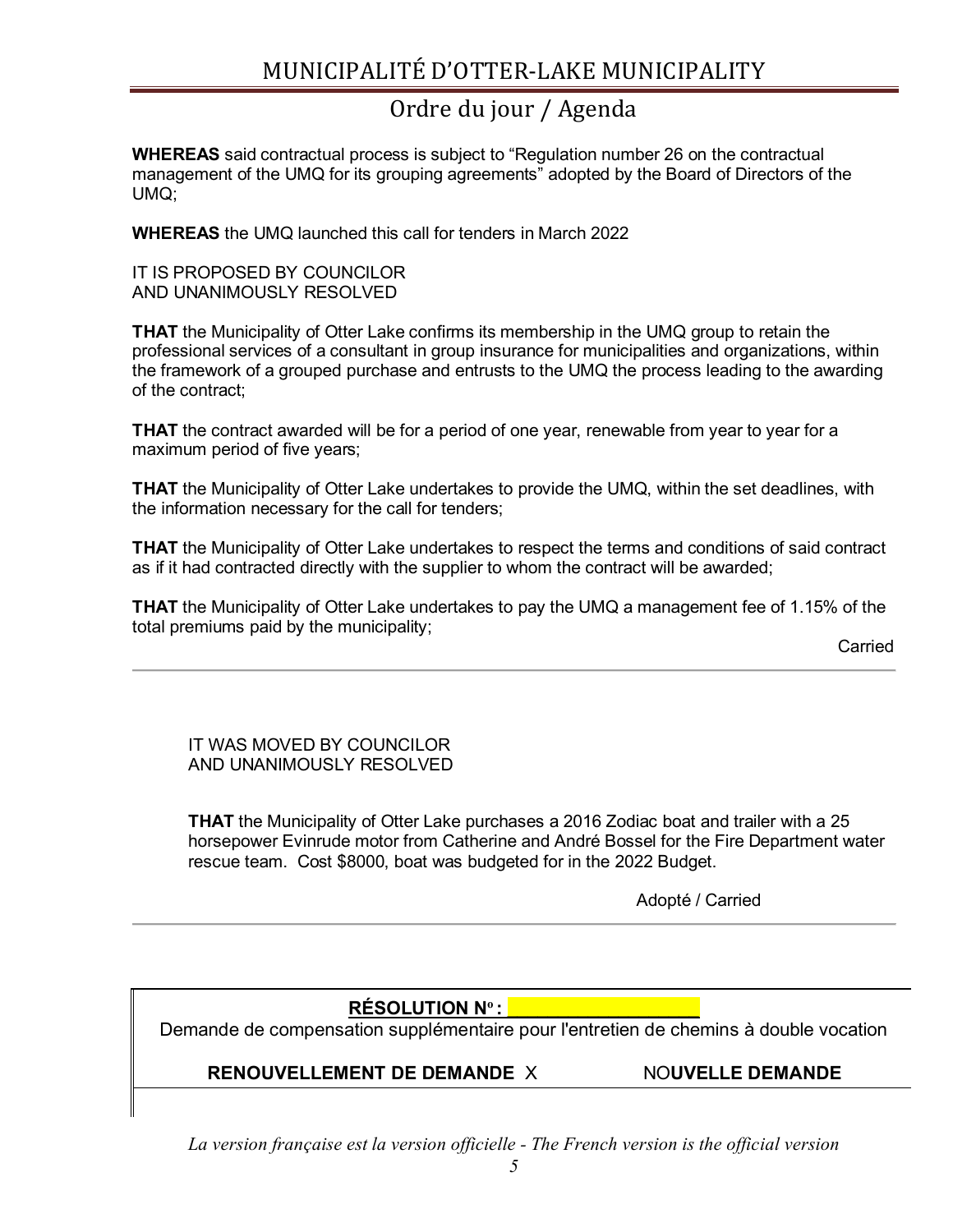### Ordre du jour / Agenda

**ATTENDU QUE** la demande d'aide supplémentaire pour l'entretien des chemins à double vocation est renouvelable annuellement;

**ATTENDU QUE** les critères quant à l'aide supplémentaire pour l'entretien de ces chemins sont respectés;

**ATTENDU QUE** le ministère de l'Énergie et des Ressources naturelles et les transporteurs ont déjà fourni, à la demande de la municipalité d'Otter Lake, l'information appropriée concernant le type et le volume de la ressource transportée ainsi que le nombre de camions annuels qui empruntent la ou les routes locales 1 ou 2 à compenser;

**ATTENDU QUE** la présente résolution doit être accompagnée d'un plan municipal montrant les chemins empruntés par les transporteurs dans le cas d'une nouvelle demande de compensation;

**ATTENDU QUE** l'information incluse dans le tableau ci-dessous représente la situation du transport lourd pour l'année en cours.

| <b>NOM DU OU DES</b><br><b>CHEMINS SOLLICITÉS</b> | <b>LONGUEUR À</b><br><b>COMPENSER (km)</b> | <b>RESSOURCE</b><br><b>TRANSPORTÉE</b> | <b>NOMBRE DE CAMIONS</b><br><b>CHARGÉS PAR ANNÉE</b> |
|---------------------------------------------------|--------------------------------------------|----------------------------------------|------------------------------------------------------|
| <b>Chemin Picanoc</b>                             | 22.4                                       | <b>Bois</b>                            | 2212                                                 |
|                                                   |                                            |                                        |                                                      |

 IL EST PROPOSÉ PAR CONSEILLER ET RÉSOLU À L'UNANIMITE

**QUE** la municipalité d'Otter Lake demande au ministère des Transports, de la Mobilité durable et de l'Électrification des transports une compensation pour l'entretien du ou des chemins a double vocation susmentionnés, et ce, sur une longueur totale de 22.4km.

**Carried Carried Carried Carried Carried Carried Carried Carried Carried Carried Carried Carried Carried Carried Carried Carried Carried Carried Carried Carried Carried Carried Carried Carried Carried Carried Carried Carri** 

IT WAS MOVED BY COUNCILOR AND UNANIMOUSLY RESOLVED

*La version française est la version officielle - The French version is the official version*  **THAT** the Municipality of Otter Lake authorizes Mayor Terry Lafleur and Director General Andrea Lafleur to sign the agreement between the Municipality of Otter Lake and the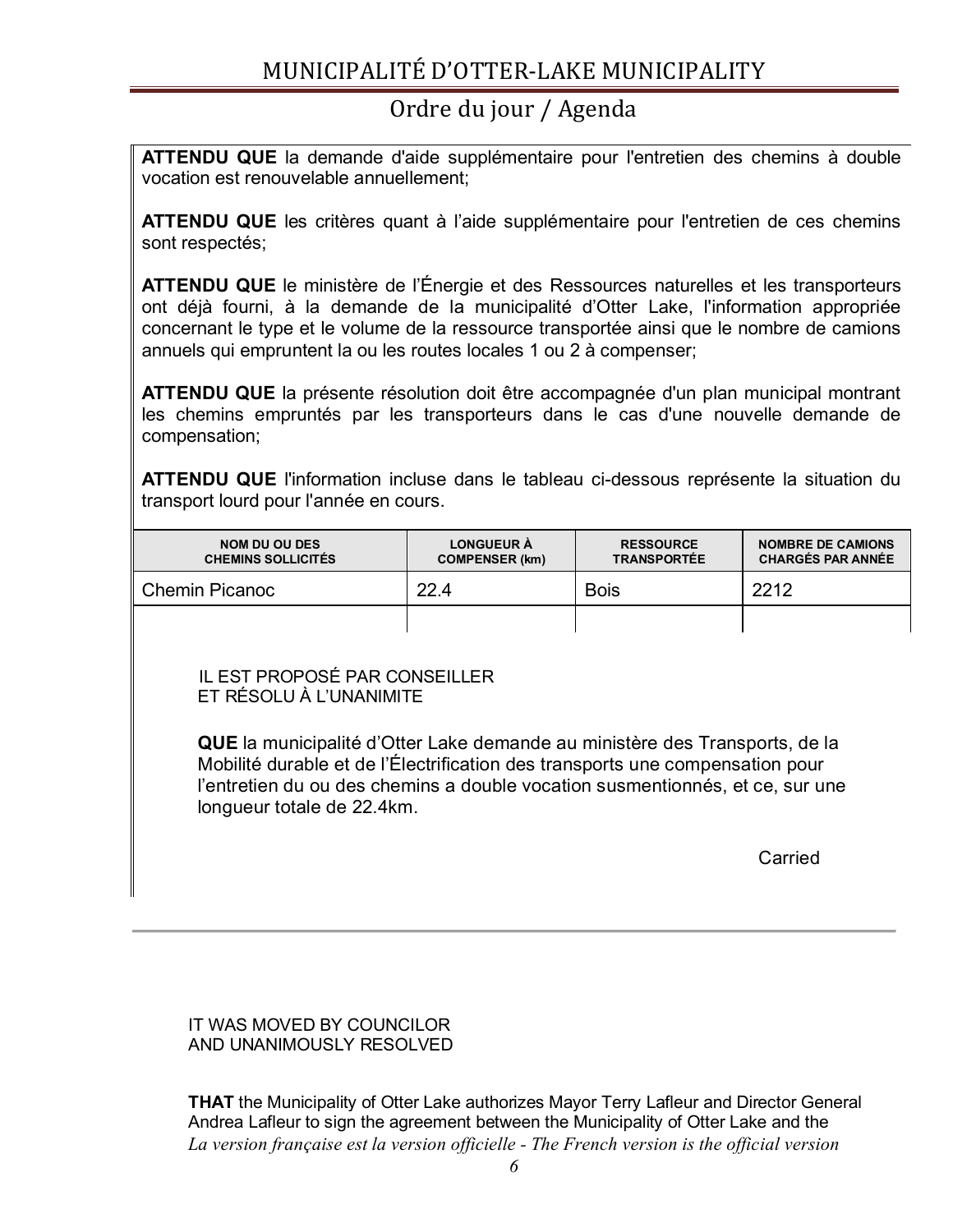## Ordre du jour / Agenda

**\_\_\_\_\_\_\_\_\_\_\_\_\_\_\_\_\_\_\_\_\_\_\_\_\_\_\_\_\_\_\_\_\_\_\_\_\_\_\_\_\_\_\_\_\_\_\_\_\_\_\_\_\_\_\_\_\_\_\_\_\_\_\_\_\_\_\_\_\_\_\_\_\_\_\_\_\_\_\_\_**

**\_\_\_\_\_\_\_\_\_\_\_\_\_\_\_\_\_\_\_\_\_\_\_\_\_\_\_\_\_\_\_\_\_\_\_\_\_\_\_\_\_\_\_\_\_\_\_\_\_\_\_\_\_\_\_\_\_\_\_\_\_\_\_\_\_\_\_\_\_\_\_\_\_\_\_\_\_\_\_\_**

Municipality of Thorne for the provision of firefighting services on the territories of Otter Lake and Thorne. **ANNEX A**

**Carried Carried Carried Carried Carried Carried Carried Carried Carried Carried Carried Carried Carried Carried Carried Carried Carried Carried Carried Carried Carried Carried Carried Carried Carried Carried Carried Carri** 

### **Deposit of Statements of Pecuniary Interest of council members**

### **Opening of tenders for 2022 gravel crushing in Mr. Jerry Dubeaus pit (Collins pit)**

**Varia**

Mayor M Terry Lafleur:

/Seat #1 M Darren Knox:

Seat #2 Mme Jennifer Quaile:

Seat #3 Mme Kathleen Gauthier:

Seat #4 Mme Penny Dubeau:

Seat #5 M Serge Sabourin:

Seat #6 M Robin Zacharias: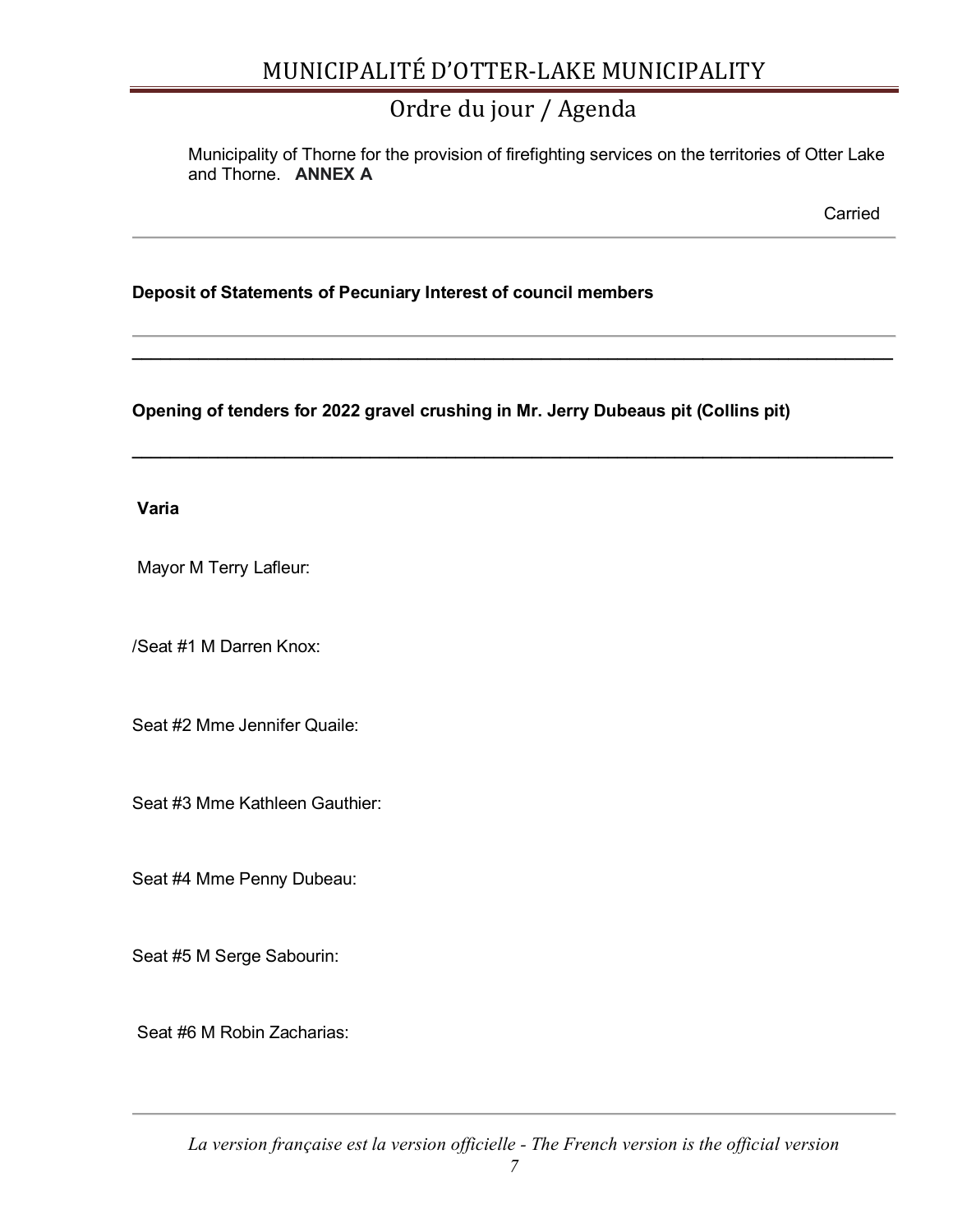### Ordre du jour / Agenda

### **Information for Council Members**

- $\boxtimes$  Building Inspector report
- $\boxtimes$  Mayor's report
- $\boxtimes$  Firechief's report
- Road Foreman's Report
- Leslie Park report

#### **Correspondence**

- 1. MAMH Covid-19 Lowering of flag
- 2. Robin Judd AGM Pontiac Tourism
- 3. Eric Bouchard Lease Ellen Lake
- 4. Virginie Gargano Permission
- 5. Jonathan Bigras Pilon High speed internet
- 6. Charles Beaudet Xplornet
- 7. Cyndy Phillips Territorial attractiveness
- 8. Stacy Lafleur Donation
- 9. Kari Richardson Stocking a lake with fish
- 10. David Cyr **Invitation**
- 11. Natacha Guillemette 2022 Strategic Planning session
- 12. Dana Bertrand Ad
- 13. Desiree Tremblay 2022 Soccer
- 14. Annette Gravelle **Donation**
- 15. Jerry Dubeau Colonization roads

IT WAS MOVED BY COUNCILOR AND UNANIMOUSLY RESOLVED

**That** the accounts be paid

Carried

### **CERTIFICATES OF FUNDS AVAILABLE FOR ACCOUNTS:**

I, Andrea Lafleur, Director General, hereby certify that there are funds available for the purposes for